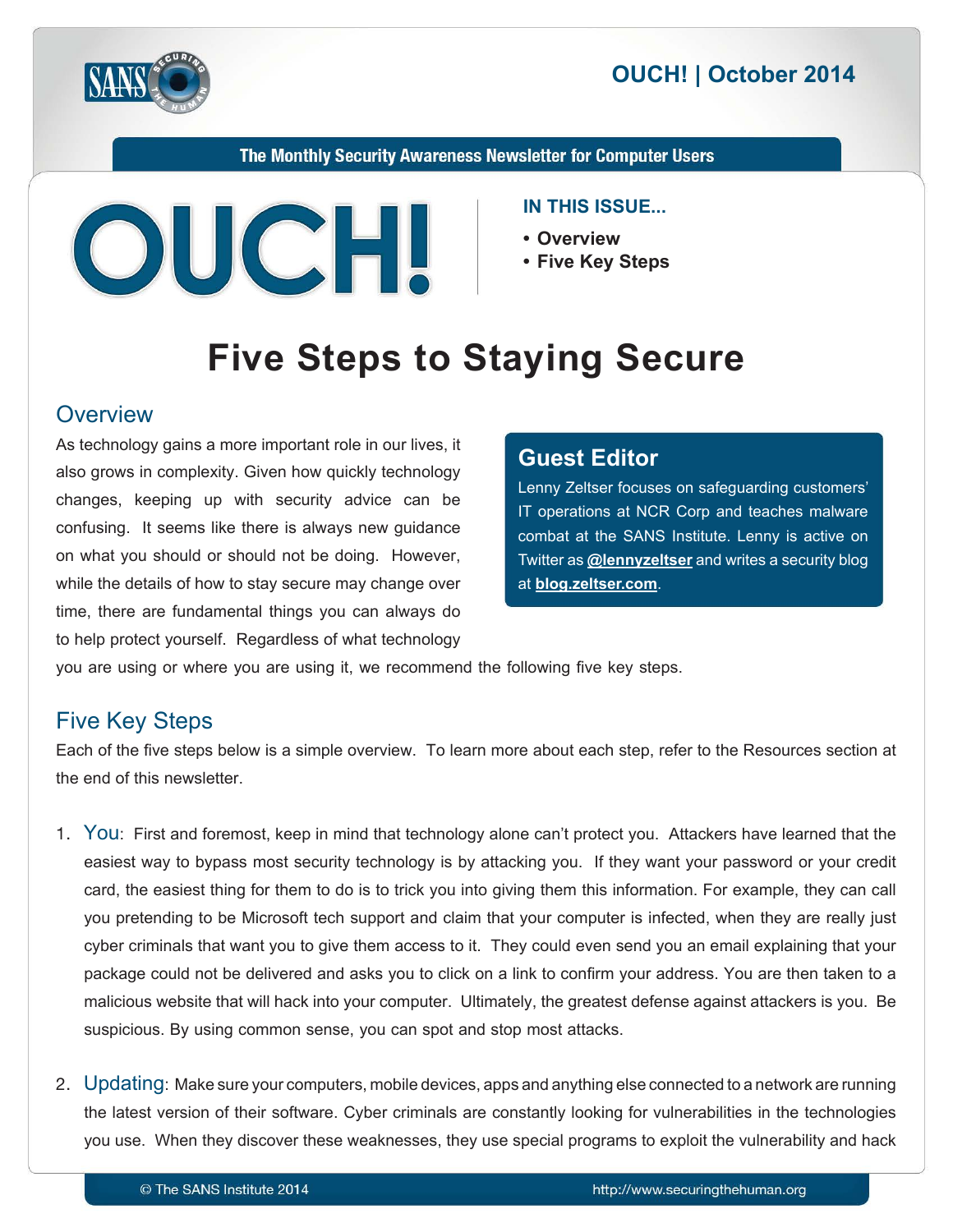# **2014 | October 2014**



#### **Five Steps to Staying Secure**

into whatever technology you are using, including your network, your computer and your mobile devices. Meanwhile, the companies that created the date. Once a vulnerability is known, they create a technology you are using work hard to keep it up-topatch to fix it and release this patch to the public. By ensuring your computers and mobile devices have these updates, you reduce the number of known vulnerabilities, making it much harder for someone to hack you. To stay current, enable automatic updating whenever possible. This rule applies to almost any technology connected to a network, including Internet-connected TVs, baby monitors, home routers, gaming consoles or even your car. If your computer's operating system, mobile device or any other technology you are using is no longer supported and will no longer receive any updates, we recommend you get a new version or device that is supported.



- 3. Passwords: The next step to protecting yourself involves using a strong, unique password for each of your devices, online accounts and applications. The key words here are strong and unique. A strong password means one that cannot be easily guessed by hackers or by their automated programs. Instead of a single word, use a long passphrase of multiple words with some symbols and numbers thrown in for good measure. Unique means using a different password for each device and online account. This way, if one password is compromised, all of your other accounts and devices are still safe. Can't remember all those strong, unique passwords? Don't worry, neither can we. That is why we recommend you use a password manager. This is a specialized application for your smartphone or computer that can securely store all of your passwords in an encrypted format. Finally, if any of your accounts support two-step verification, we highly recommend you always enable it, as this is one of the strongest ways to protect your account.
- 4. Encryption: Next we recommend the use of encryption. Encryption makes sure that only you or people you trust can access your information. Data can be encrypted in two places: at rest and in motion. Encrypting data at rest means protecting it when it is stored as files on places like your hard drive or a USB stick. Most